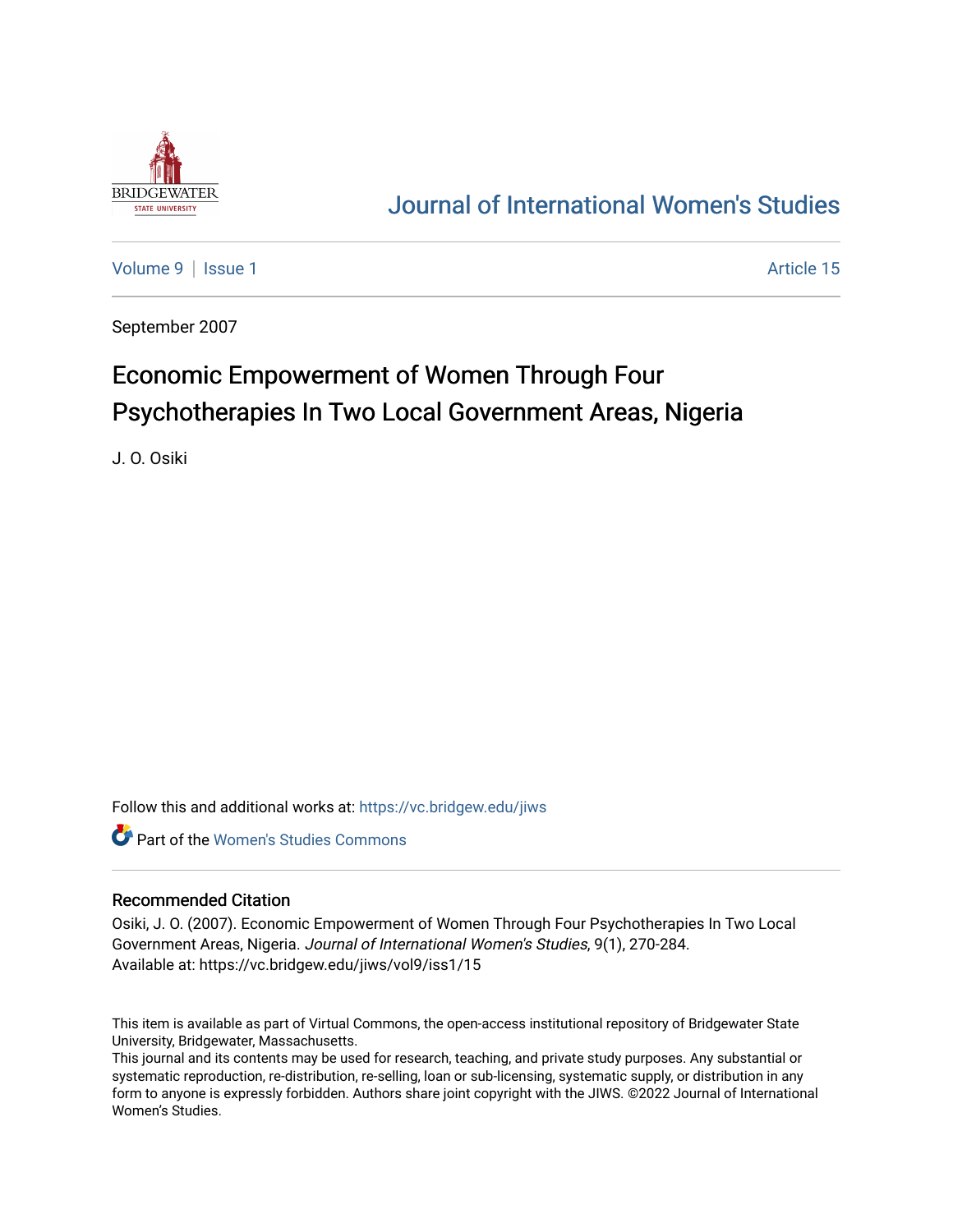### **Economic Empowerment of Women Through Four Psychotherapies In Two Local Government Areas, Nigeria**

## By Osiki J.O. $<sup>1</sup>$ </sup>

#### **Abstract**

 There is currently a need for more researches to investigate indicators of voluntary/compulsive non-income generating activities and, or behaviour among adult females. Participants of the study were subjected to the quasi-experimental research design adopting the 5x1x5 matrices and 143 adult females screened through the Work Disposition Scale (WDS) and selected from four locations in two Local Government areas of Edo State, Nigeria. Participants were exposed to 5 weeks of intervention using selected work/career enrichment programmes submerged in four psychotherapies. Participants notably in the four intervention groups (i.e. 'A', 'B', 'C' and 'D') except those of 'E' showed appreciable Mean-score differences in behavioural outcomes that ranged between 45 and 57 (i.e. 98.8%) with only 1.2% depletion.Behavioural outcome using the ANCOVAR that compared Fisher's value  $[F(8, 268)=4.91; P<0.05]$  as well as [F(4, 138)=7.98; P<0.05] involving all post-interventions using the ANOVAR indicated that there were significant therapeutic effects. Overall, the reframing psychotherapy  $(X=75.3)$  was more effective for managing voluntary/

Compulsive behaviour in adult females.

*Keywords*: Economic Empowerment; Women; Compulsive Behaviour; Psychotherapies

#### **Background**

1

Fundamental among current studies today, are issues on the best methods for the economic empowerment of the woman. Averagely, during any family crisis, the woman, especially, is the most vulnerable. This is because in several instances, the community expects that the woman should provide for the up-keep of her children when the bread winner (i.e., husband) either dies and, or is incapacitated. Sometimes too, and in considering the phenomenon of polygamous marriages, very prominent in selected African countries, the woman is solely expected to provide for her children even where the man is alive. Furthermore, a recent development within the African sub-region, is the increasing phenomena of female-headed households (Tanga, 2007; Waite, 2000; Miller, 1992) and, or single-mother families (Wong, Garfinkel and Mclanahan, 1993). Having increasing numbers of either the single-mother families and, or female-headed households should presuppose that the woman cannot afford to be voluntarily idle. Though voluntary idleness does not mean that the woman may not be actively involved

<sup>&</sup>lt;sup>1</sup> National University of Lesotho Department of Theology & Religious Studies, P.O. Roma 180, Lesotho, Southern Africa jonathanosiki@yahoo.co.uk Osiki Jonathan Ohiorenuan holds the Doctorate Degree in Clinical Psychology while the B.Ed and M.Ed Degrees in Education and Guidance and Counselling (i.e. Educational/Counselling Psychology) from the Department of Guidance and Counselling, University of Ibadan, Nigeria. He is a Senior Lecturer and the immediate Past Sub-Dean (Postgraduate), Faculty of Education (2003-2005) Academic Sessions.

 $2$  Voluntary idleness does not mean that the woman may not be actively involved with raising children and other household chores, it however depicts a condition of compulsive behaviour, where matured female members (married or single) of a given community are unwilling to be engaged in any income-generating activities (e.g. hawking of bean cake (akara), bottle/plastic minerals, house help, maintenance of restaurant, woodfetching/selling, etc).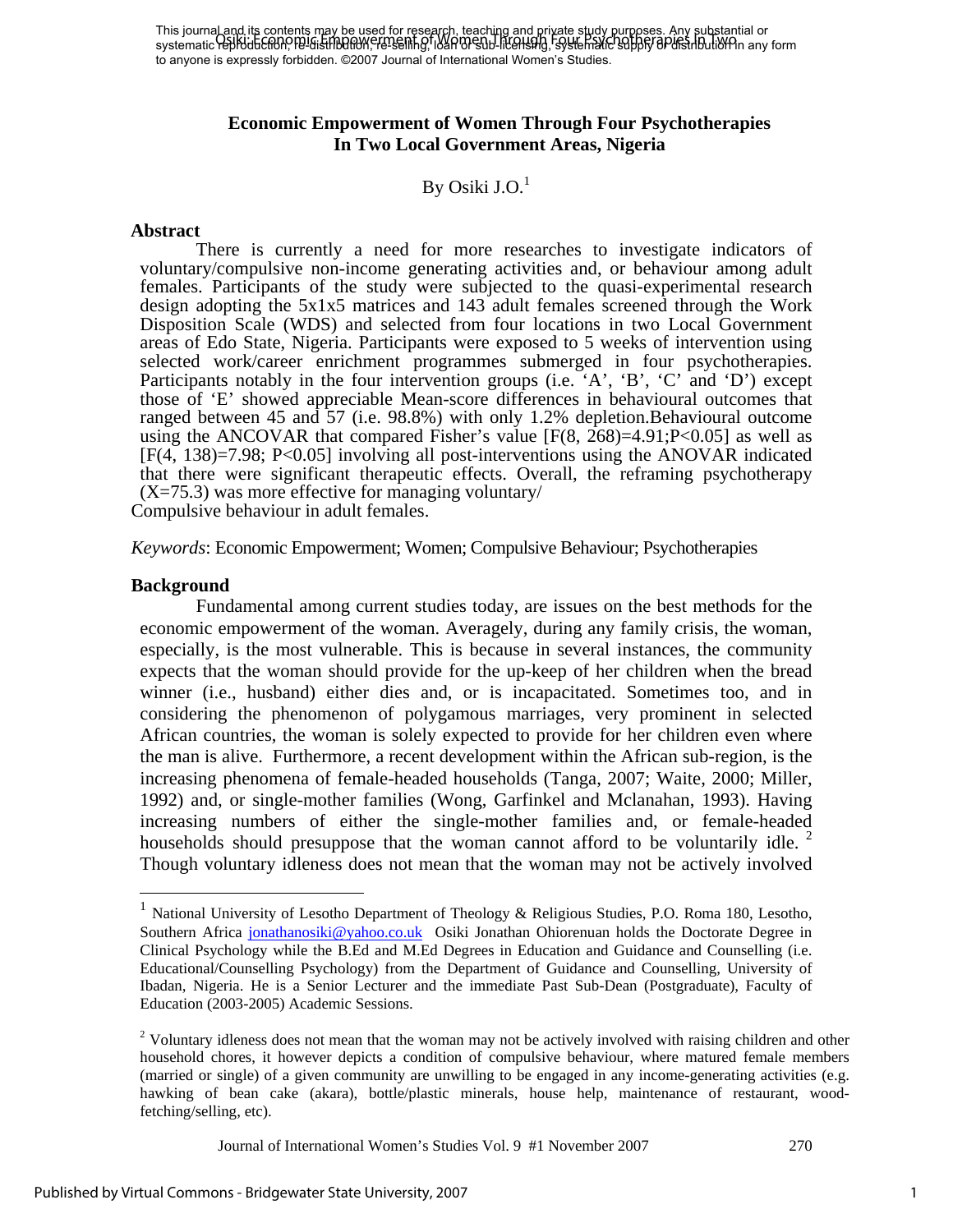with raising children and other household chores, it however depicts a condition of compulsive behaviour, where matured female members (married or single) of a given community are not economically engaged (gainfully employed). Economic engagement is not also restricted to the civil service type of jobs only, but rather, any private incomegenerating activities. Family studies have shown that in the African sub-region, when women are engaged in any monetized activities (i.e. hawking the flour bread, bean cake, running a restaurant, fetching/supply of the fire wood, etc), no matter the magnitude of the income-generating ventures, they get better empowered to support and contribute to family income.

 Psychotherapies, amidst some known methods for the empowerment of especially the woman, however, give a good recipe and impetus for behaviour assessment and reorientation for useful and gainful living. Manipulating the effectiveness of psychotherapies for instance, Brett and Abramowitz (2004) have shown outstanding outcome studies following treatment on anxiety disorders. Concluding his findings that utilized the consumer reports, Seligman (1995) also said that patients benefited very substantially from psychotherapy. Harnessing the peculiar advantages that psychotherapies may provide therefore, and as a new venture, could be both useful for stress reduction and behaviour modification for women who may be voluntarily idle. The basis for a potential re-evaluation of the individual economic status can be stimulated to active involvement in income-generating ventures.

Qindia (2006) discusses seven specific reasons why women remain invisible, and where social myths were unavoidably implicated. These myths while classifying the man as capable, strong and endowed with mental prowess, view the woman as the nurturer. The quick assumption, however, in Qindia's analogy is the failure to assess what both the average woman and man thinks, when in most African cultures, it is the woman who is more educated, goes to work and acts as the bread winner while the man either drinks, tends some sheep and cattle and does some things around within the community. Studies have regularly also shown, however, that when a woman is gainfully engaged and employed, organizational profits can be triggered positively while the family also becomes happier (Heather, 2006).

 On the contrary, Noer's (2006) arguments on dual career relationships with its possible consequences on spousal commitments have perhaps provided a good recipe for assessing some dimensions of marriage failures and otherwise, success. Its limitation was the inability to understand while the woman, married or otherwise (young adults) would not be economically engaged in a monetized environment to earn a living. Noer's view of the dual career for women was their risk of marital difficulties and problems which Corcoran (2006) equally disagrees and counters. While the present study thus acknowledges the implication of a dual and multiple careers in spousal relationship, it is its preoccupation, however, to investigate on why the woman as well as young female adults would not be gainfully and economically engaged amidst obvious circumstances and life challenges. Some life challenges may include loss/death of a spouse (otherwise, significant persons), inability to educate one's children, feeding difficulties as well as the provision of clothing family members and meeting other needs. This study is particularly concerned with ascertaining and subsequently facilitating attitudinal changes of women both in short and long term bases.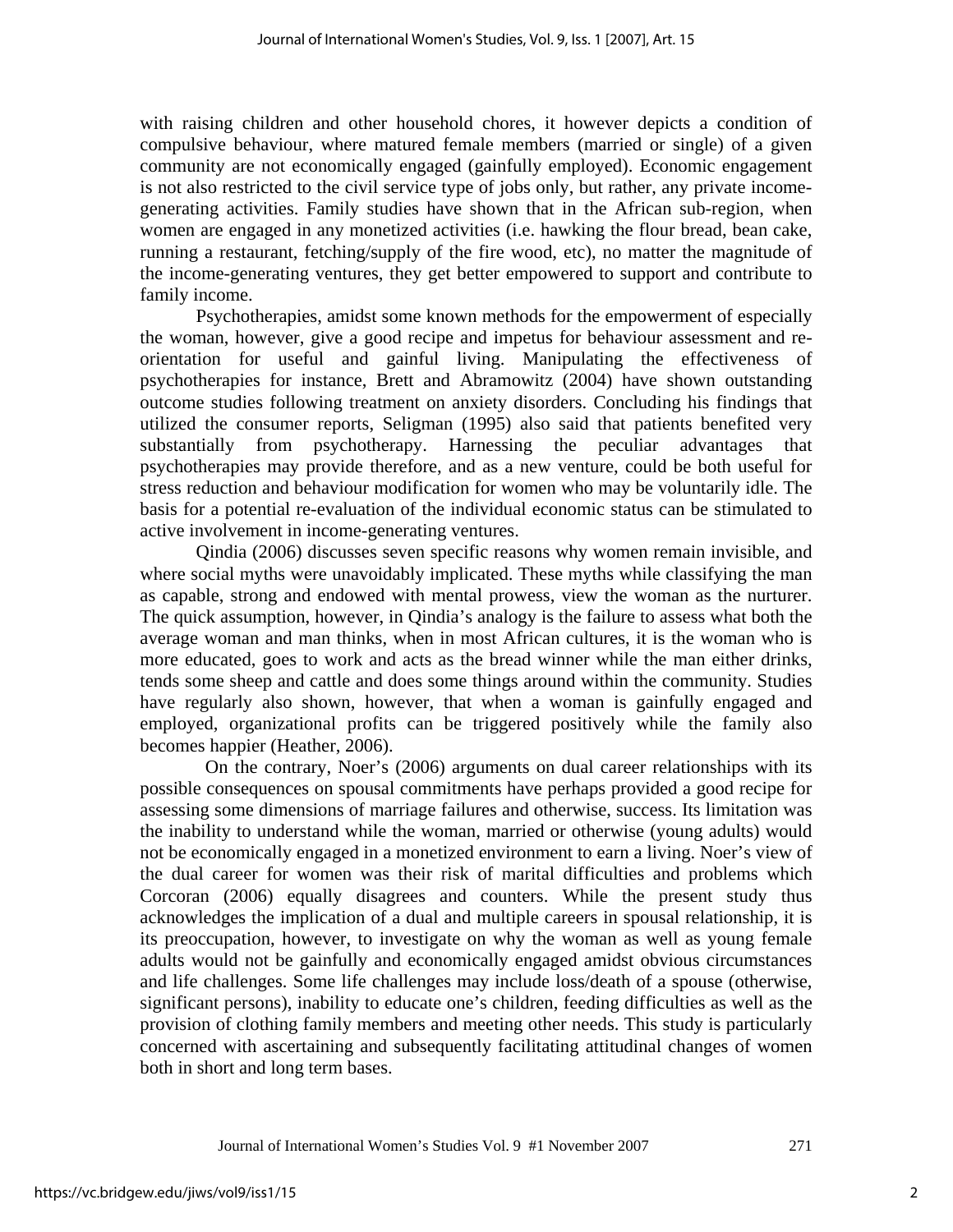## **Voluntary Idleness and Unemployment Statistics**

 Globally, statistics have shown that in many instances, especially in developing economies, the unemployment rate has mostly been staggering. Figures indicate that for the many trained and educated (i.e skilled and/or unskilled), willing, mentally alert as well as able bodied individuals, employing them has never been absolute as such studies (Bello, 2006; Damachi,2001; Okebukola,2001, Federal Office of Statistics, Nigeria,2001; Lesotho Facts and Figures,2006) have revealed. Although statistical findings have been detailed in the majority of developing economies, there is paucity of information on individuals who are employable but are voluntarily idle. When employable individuals are voluntarily idle on their personal volition, they are usually unperturbed about their socio-economic status, and may be somehow completely fixated in thoughts and ideas, especially as it relates to the potential for income-generating activities, on what, where and how to do what. They may occasionally acknowledge that they are not doing anything or getting involved in any income-generating activities.

## **A Contextual Etiology on Voluntary Idleness**

 A wide variety of factors are implicated in voluntary idleness and the reluctance to be gainfully and economically engaged. Voluntary idleness is restricted to indicate the apparent situation where the woman merely takes care of household chores and upbringing of their children. The woman is simply not in monetized activities. Such a phenomenon may be broadly described as the consequences of psychological, physical and socio-cultural factors. Such factors are modifiable and non-modifiable. Some of the modifiable factors are religious beliefs (or indoctrination), emotional distortions and, or physical/psychiatric illnesses with the extension on imbecility while mental acuity and social class are some of the non-modifiable factors respectively. Whatever the case, however, the importance of the factors predicating such voluntary idleness may be very critical where their interconnectivity is implicated.

 In considering the theory of fatalism however and its implication in voluntary idleness, all human actions are seen as the function of fate and that no matter what the individual does, what will be will be. Such assertion of fatalistic tendencies and, or theory though may share some proximal meaning with the concept of determinism and predestination, but it essentially differs in terms of contents. Using the triplex definition of determinism, predestination and defeatism, fatalism is referred to as the doctrine that all events are subject to fate or inevitable predetermination. In the deterministic paradigm, therefore, there is no free will while everything including human actions and fortunes could only have happened as it did; but in the pre-estinationist view, human actions though can be free, they are nonetheless ineffectual in determining events. Consequently, the defeatist theorists maintain that human attitude of inaction and passive acceptance of life conditions, rather than their striving, is just too appropriate. In brief, using the duplex paradigm of biological determinism and biological fatalism, Pratarelli and Mize (2002) eulogizing the concepts have, therefore, concluded that genetics wholly predicts the physical and behavioural nature of an organism adapting the evolutionary psychology approach. What this analogy portends in the immediate is that, no matter what, gullibility and compulsive idleness and in particular, voluntary idleness to gainful economic activity, as reflected in the life styles of the participants, is strictly the consequence of gene and, therefore, nothing can be done to facilitate a change. This is a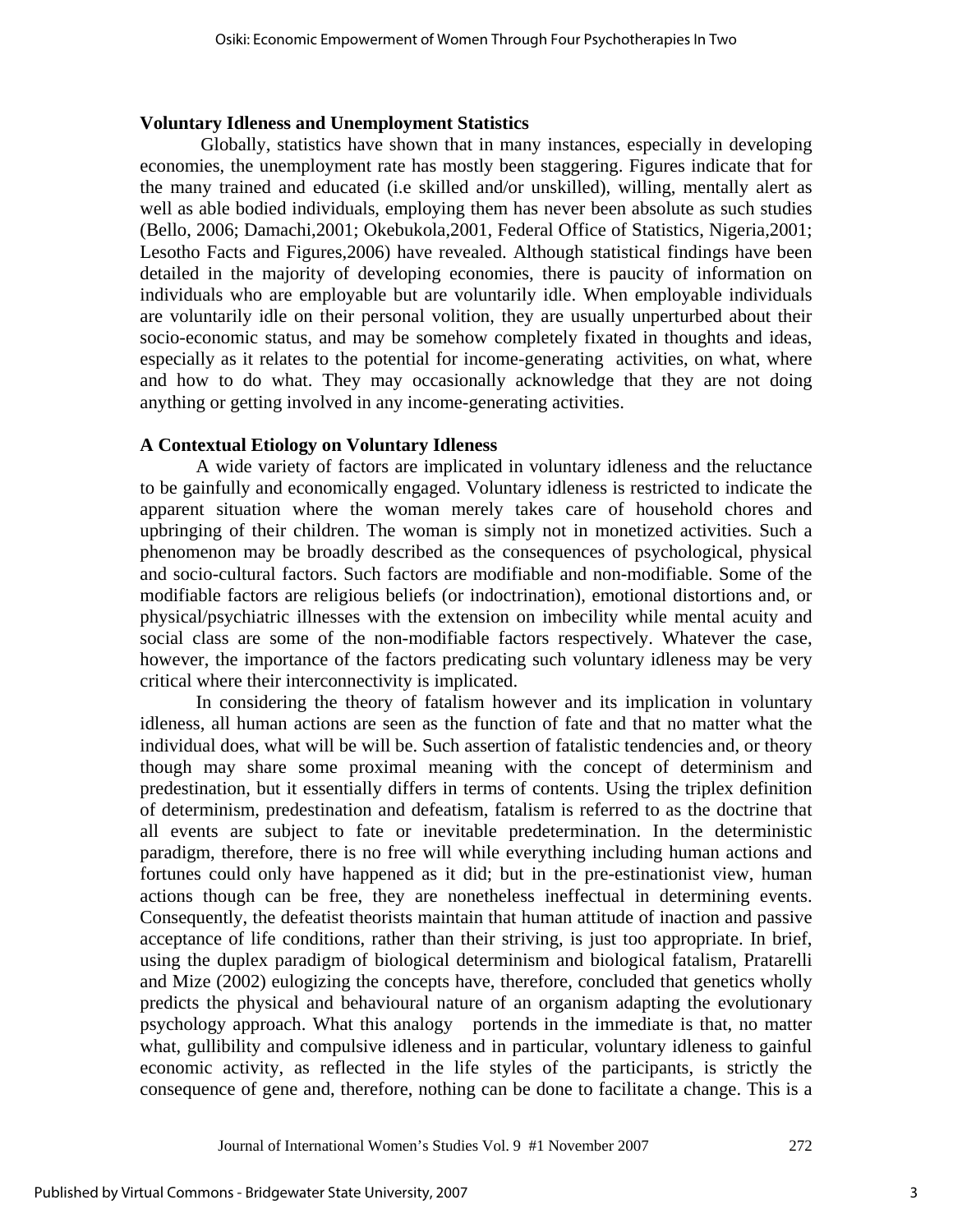contrary position of the present study that predicts the possibility of adequate behaviour outcome when the benefits of effective psychotherapies can be harnessed. The essential premise as posited in the present study therefore is that individuals create their own reality and therefore has the power to change many aspects of that reality.

#### **Theoretical framework for study**.

 One paramount economic theory argues that human beings behave rationally while their life experiences and decisions cannot be atypical. Using an economicanthropological (i.e. Formalism, substantivism,and culturalism) approach may be useful in understanding human beings being idle and the reluctance to be economically engaged. The economic-anthropological paradigm has as its central theme that all human cultures represent a collection of "choice making individuals whose every action involves conscious or unconscious selections among alternatives means to alternative ends" (Prattis, 1982, citing Burling). According to this paradigm, the ends have culturally defined goals. Goals refer not only to economic value or financial gain but to anything that is valued by the individual, be it leisure, solidarity or prestige. Some of the subthemes of the paradigm include formalism, substantivism, and culturalism.The Formalist, for instance, believes that individuals pursue utility (or preference) maximization by choosing between alternative means. While the Substantivist on the other hand argues that Economics is simply the way society meets their material needs, the Culturalist idea is simply the extension of the Substantivist view. Culturalism is based on a much stronger emphasis on cultural constructivism as well as a more detailed account of local understandings and metaphors of economic concepts, while maintaining a greater focus on socio-cultural dynamics (Hann, 2000).

 A critical focus of the economic-anthropological theory and as some of the analyses shown is the emphasis, however, on the human choice on the alternative means to ends. Human choice to alternative means, considered as part of rational behaviour can be difficult to underpin the relevance of idle gullibility and, or reluctance to be economically empowered for the woman. This is because being idle and reluctant to be economically empowered cannot symbolize the means to ends and, or useful indication to livelihood. Essentially therefore, if the woman must eat, clothe herself and she is not a social miscreant, it is imperative that skills for facilitating her economic empowerment are ably provided and maintained. In consequence, therefore, the premise of the study is hinged on the fact that to live well and be satisfied economically, the woman should work to eat. To work, in this analogy, means that the woman should have income-generating activities. To have income-generating activity would mean that the woman would have some money to attend to her basic needs. The rationale propelling such assumption is that the woman does not need to become an economic nuisance (otherwise, dependant) to earn a living while voluntarily idle.

#### **The Study and Setting**

 The focus of the present study is to examine the effectiveness of four psychotherapies (i.e. Provocative, Reframing, Auto-suggestion and Prayers Techniques) in the behaviour modification and economic empowerment of women who are in voluntary idleness. It is majorly designed to bring to the fore the irrelevance and the none-clinical utility of fatalism amidst very obvious economic challenges that now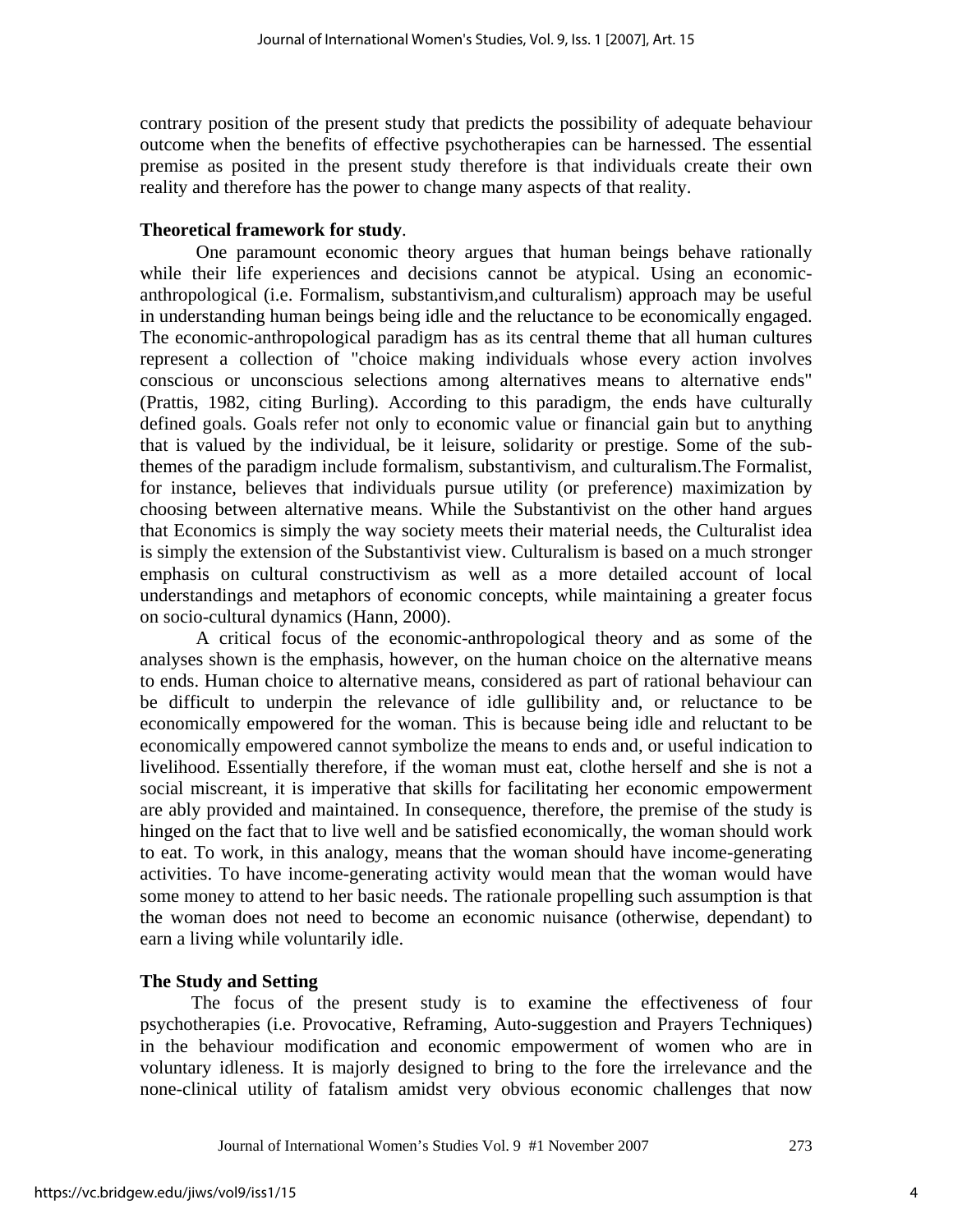confront families particularly in the twenty-first century Nigeria. One of the challenges of the twenty-first century, for instance, is that, rather than the woman tending the home while the man was seen as the bread winner; the woman is now expected to contribute economically in household management to enhance marital quality as family resources are now being over-stretched. The assumption, therefore, is that, if women who are in voluntary idleness (i.e. non-involvement in any income-generating ventures) are exposed to the selected psychotherapies and the control group (i.e. non-intervention group), the outcome would not be statistically significant or effective. Second, it was further hypothesized that should the women be exposed to the intervention strategies, there would be no statistical significant difference in the outcome results following the pairing of the psychotherapies. Third, the marital status of the participants would not significantly influence their behavioural outcome following the interventions.

 The setting of the study was Nigeria while the participants are 143 women screened and selected from four locations in two Local Government areas of Edo State. The Local Government areas are Owan West and Owan East. The population of Nigeria, according to the Census Figures of 2006 is conjecturally over 140 million people; even though the debate rejecting its estimation is continuous. Although Nigeria is essentially endowed with various mineral resources as oil, gas, coal, to mention just a few, the two selected Local Government Areas are Rural-Urban for the levels of their separate infrastructural developments and following the World Health Organisation (WHO) descriptions. The Nigerian economy is basically agrarian dispersed with favourable climatic weather conditions and one of the most suitable soil and wide expanse of land. Despite such gargantuan advantages, however, Nigeria still cannot be said to be out of the woods. This is because the condition of the abject economic situation of her people, due perhaps, to the persistent fallout of its political maladministration, with a disguised human face, have false and unfulfilled promises. As a very religious country, the people of Nigeria have always believed that their deliverance (otherwise, economic resurgence) would one day come from God. Hence, it is the reason for one of the explanations, perhaps, why some women are deliberately and voluntarily idle.

#### **Methods**

#### *Participants and Procedure*

 Adopting the non-equivalent method in a quasi-experimental research design the study utilizes the 5x1x5 matrices. The participants were essentially 114 female adults who were screened using the selection criteria. Paramount in the selection criteria are that participants have not been economically engaged for upward of one year and above. They also subsequently retain some compulsiveness (i.e. character unperturbness which epitomizes some measures of observable behaviour and subjectively reportable inner experiences).With the use of the stratified random technique, the four locations were zoned using the ABCDE format. The simple random method was then adopted to pick participants for each of the groups (i.e.ABCDE) where 'A' was comprised of 26 participants, 'B' has  $31$ , 'C' (23), 'D' (34) and E (29) participants, respectively. The nonequivalent nature of the participation was due to sample availability and willingness to participate in the intervention study while the rationale for choosing entirely females was muted on the conviction that they represent the most vulnerable group in any family crisis. Their age range was between 25 and 51 years while Mean age of 33.7 (SD=6.45)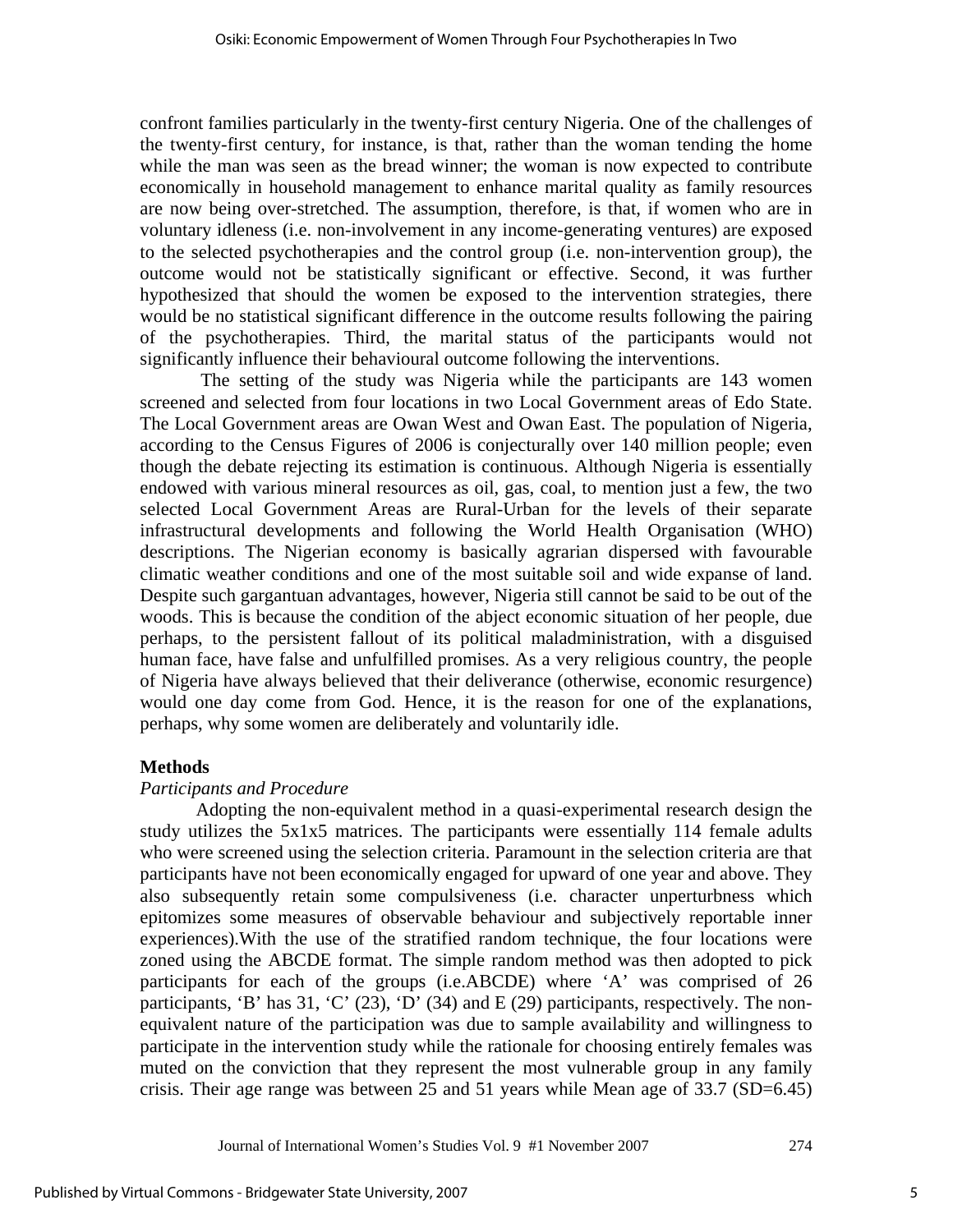was obtained. The participants were dully briefed on the purpose of the intervention study while their personal identity was not disclosed as part of ethical requirements after eliciting their consent.

#### *Measures*

 All measures used were in local translations (i.e. Aoma and Ora languages as well as Pidgin English), the participants' mother tongue and the adulterated version of the English Language commonly spoken by the people. Two research proctors who are fluent in the local languages and the pidgin were identified and trained to facilitate adequate participation. Following the selection stage, the participants responded to the Work Disposition Scale (WDS) which was administered at the pre-test, mid-test and post-test periods respectively. The WDS is a 20-item scale constructed by the researcher in a 3- Likert Point format of 'Certainly Yes' (3 points), 'Certainly No' (2 points) and 'Undecided' (1 point) ratings. The WDS was designed to know the work/career status of the participants as well as their perception and disposition to economic-related productive engagements. Local productive economic activities, for instance, can involve the hawking of plastic water, soft drinks, flour cake/bread, the running/maintenance of restaurants, frying of bean cakes (i.e.akara which is the local term), and house helps, to say the least and that are peculiar income-generating activities to these localities. Though the WDS does not have potential for right and wrong answers, the response format was expected to positively change as the participants meaningfully and gainfully apply the benefits of the intervention strategies. For instance, the participants' responses to items '4' ( I don't know why I cannot get anything to do ) and '17'( I cannot see it as being my fault because I am not doing anything) are expected to be reverted through continuous self-reappraisals during and after training by the participants. The range of likely scores for the WDS is between 20 and 60 while the norm states that scores of 44 and above are essentially considered normal. Any score below 44 is an indication that the individual needs psychotherapy and, or counseling. Estimate of the internal consistency (cronbach's alpha) was however 0.89.

#### **Work/Career Enrichment Programmes**

The participants that were allocated to the experimental groups were given the opportunities to harness the benefits of work/career enrichment programmes. The opportunities were provided through the training that was facilitated by the researcher in five concurrent week-periods. The only exception was those in the Control Group who only had the privilege of the benefits, after the intervention/assessment periods were completed. The career enrichment programmes had such related topics of: (a) job-seeking behaviour, (b) type and prospects of income-generating activities within the locality,(c) empowering adult females in economic independence (d) income-generating activities and their peculiar hazards,(e) boost to personal income and marital quality,(f) problems of idleness and family coherence,(g) commitments in chosen career, and (h) how to retain success in chosen income-generating activities. Participants in the four sub-groups (i.e. ABCD), except those of the control, were importantly exposed to the various training sessions having the enrichment programmes.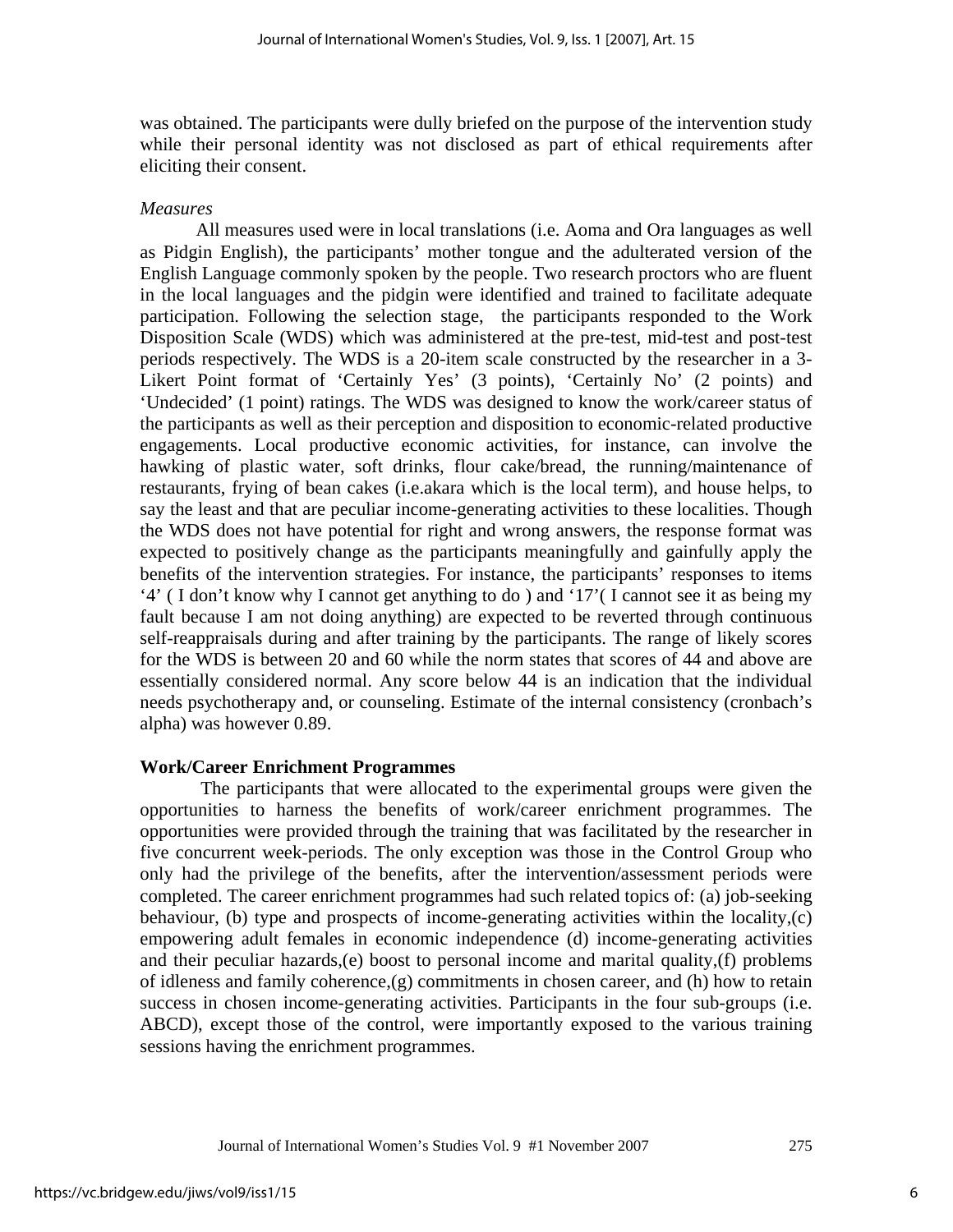## **Psychotherapies/Treatment**

The intervention (otherwise, treatment) periods had the participants exposed to the four experimental treatment conditions and the control group for five weeks of six sessions each week made up of 60 minutes hourly contact each day. The four experimental conditions which summed up the content of the independent variables are Provocation Technique (Prov.T), Reframing Technique (RT), Auto-Suggestion Method (A-SM) and the Prayers Technique (Pray.T) while the Control Group (CG) constituted the non-treated group. The four experimental treatment conditions and the control made up the acronym "ABCDE" with each of the letters representing the intervention and control groups that the participants belong to following their screening and thumb rule allocation. While manipulating the independent variables to predict its effects on the dependent, the participants, except those in the control group were overall given the benefits of different work/career enrichment programmes (see outline above) by the researcher (who is a trained psychologist).Each of the sub-themes as indicated in the work/career enrichment programme above, constituted the daily/weekly activity for the groups while applying the intervention strategies separately.

## **Intervention Strategies**

Provocation Technique: This is a radical psychotherapy activities intended to jolt the individual out of his/her current mindset. It is particularly aimed at helping clients who are recalcitrant to a significant and resilient change and, or action.

(a) Reframing Technique: This is a robust psychotherapy that assists the individual potentials for rephrasing, re-stating and re-evaluation of life perspectives and circumstance and, or situation to the point of personal self-worth and growth as well as fulfillment. Its theoretical underpinnings are clarified in terms of systemic and solutionfocused therapies, and Social Constructivism. Application of reframing technique in group and individual counselling has been profoundly successful empirically. The practical application of reframing in psychotherapy derives its usefulness from life frames that facilitates individual's ability in reconstructing the advantages of life challenges for future bliss and especially the economic empowerment of women as the present study indicates. It is positively-oriented. Through the continuous adaptation of relabeling, pre-emption, worse alternatives, prescription, de-reflection and advertising (subthemes in Reframing), the participants in the group with this technique are assisted in their re-definition of life postures to joblessness and idleness.

(b) Auto-suggestion Method: It is a technique that guides the effective identification and utilization of one's innate potentials to the individual benefits through some positive selftalks self-verbalizations and self- control/monitoring. The practice of autosuggestion is usually linked to self-hypnosis. It is really not a magical technique but, mostly used to overcome personal deficiencies. In many ways, autosuggestion is reminiscent of the techniques of concentration and visualization, often requiring a material aid to bring about results.

(c) Prayer Technique: Arising from the cultural importance that participants may place on God, faith and the word of God (i.e. Religiosity), the prayer technique employs the intermittent use of faith-builders as assurance to demystify possible fears and anxieties as well as metaphysical postures inherent in the participants. In using this technique, the participants and researcher identified the varying areas of needs of the participants as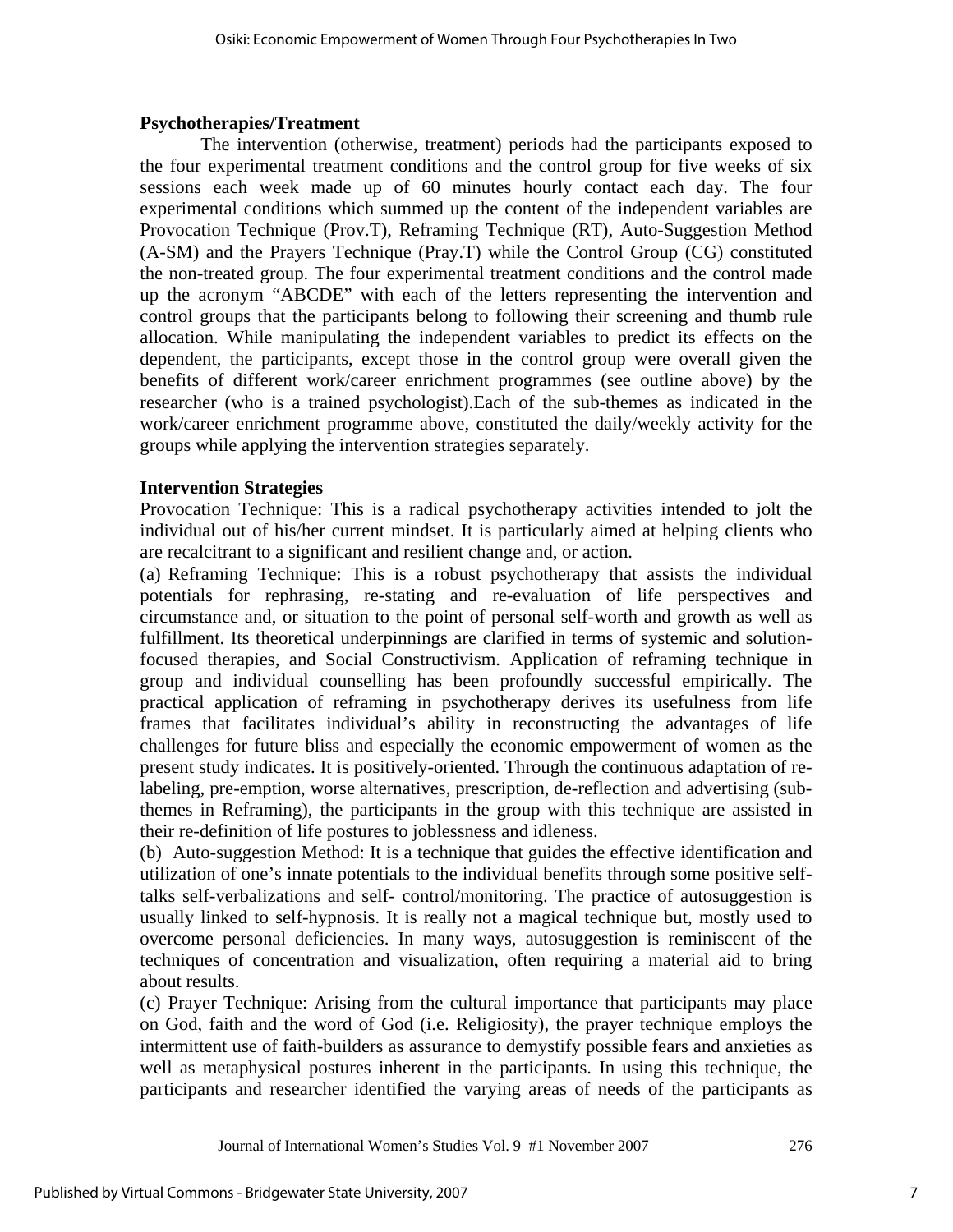well as the problems of voluntary idleness while simultaneously offering positive statements as prayers.

#### **Data Analysis**

The one-way ANCOVAR and ANOVAR as well as the student-t at the alpha levels of 0.05 were the main statistics adopted for quantification of data along side the descriptive statistics of percentages. These statistical methods are used as the study seeks solely to identify the possible differences while comparing the treatment effects and their co-variants on the independent variable.

#### **Results and Findings**

Critical in the findings was that the pre-test screening of participants prior to the intervention on the average showed that scores ranging between 23 and 35 were observed even though this arguably changed at the mid-test stage where the scores mostly ranged between 29 and 46 respectively. The observed dimension of scores which were characteristically below the stated norm was the participants' reaction to the WDS. Participants in the non-treatment (i.e. Control group) at the pre-test stage comparatively did not exhibit any Mean-score difference in behavioural outcome. At the post-test stage, however, participants notably in the four intervention groups (i.e. 'A', 'B', 'C' and 'D') except those of 'E' showed appreciable Mean-score differences in behavioural outcomes that ranged between 45 and 57 (i.e. 98.8%) with only 1.2% depletion.

 Furthermore, behavioural outcome details following the interventions indicated overall that, the psychotherapies were significantly effective. Using the ANCOVAR, the compared Fisher's value  $[F(8, 268)=4.91; P<0.05]$  as well as  $[F(4, 138)=7.98; P<0.05]$ involving all post-interventions using the ANOVAR indicated that there were significant differences when the first assumption was tested and a combined Mean-Scores  $(X = 81.6)$ was obtained for the psychotherapies (tables 2 and 4). It showed that participants exposed to the RT had the highest Mean-score advantage( $X=75.3$ ) when treatment gains along independent psychotherapy-comparison was made (table 3, Appendix). Though it also showed that the non-treatment group (i.e. CG) did not manifest any significant gains  $(X=52.3)$ , among those exposed to the psychotherapies however, the participants with Pray. T demonstrated the least treatment gains having its Mean score  $(X=60.4)$  as indicated in the Appendix (table3). In testing the second assumption, the pair-wise t-test at 0.05 alpha levels was used. Its findings indicated that there were significant treatment differences (table 5, appendix) just as it was the case when the third assumption was tested along the dimension of participants' marital status (table 6) where [F(5,  $287$ =6.33;P<0.05] as summarized in table 6.

#### **General Discussion**

Inferred from the findings highlighted above, and which supported the effectiveness of some selected four psychotherapies (i.e. Provocative, Reframing, Autosuggestion and the prayer techniques) in the treatment of voluntary idleness among female adults, the outcomes confirmed that women who are compulsively idle can be assisted to embrace income-generating economic activities. Comparing the differential Mean-score outcomes from the pre-test through to the post-test therefore, the arguments that is particularly maintained by the proponents of fatalism that 'whatever has been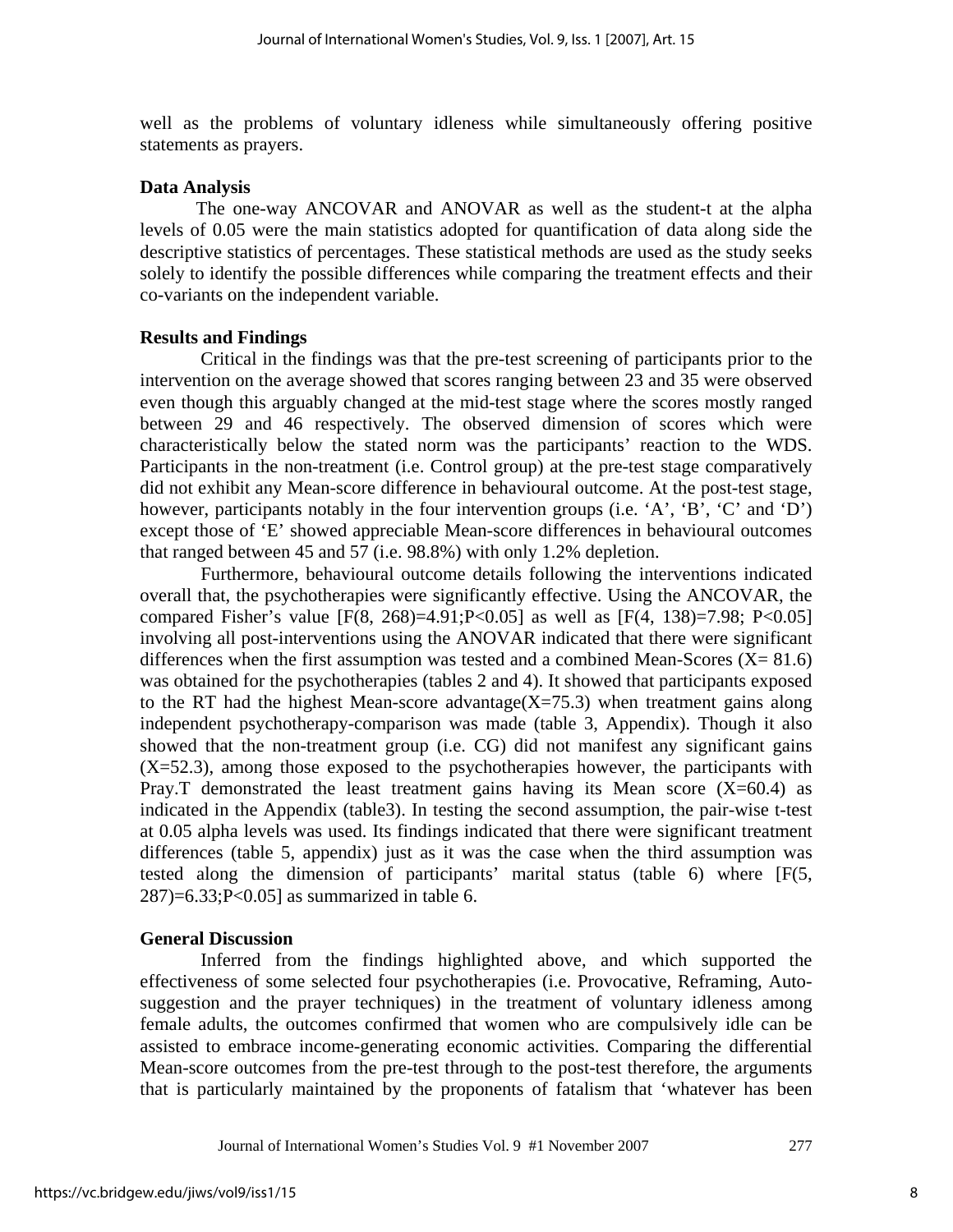would be and cannot be changed' (i.e. biological determinism and fatalism, according to Pratarelli and Mize, 2002) was not supported. Voluntary idle posture which hither-to was observed in the participants in Edo state prior to the intervention study easily, therefore, gave way at the mid and post intervention periods when the participants were trained. Although the consequences of cultural and environment influences in maintaining idleness may not be doubted, what became obvious at the intervention stages was that, when voluntary idle behaviour was confronted with a superior argument on economic empowerment that was submerged in work/career enrichment programmes, it got modified. The work/career enrichment programmes for the intervention were, however, facilitated through the application of four psychotherapies. Adjudged, therefore, from the findings, the relevance of psychotherapy in the elegant enhancement and management of behaviour deficit and, or excesses would continue to be both a regular demand and application whenever the need arises.

 Furthermore, the outcome details of the psychotherapies along the participants' marital levels also indicated without any equivocation that, irrespective of the participants' status in marriage, psychotherapy can be at its best in the management of voluntary idle behaviour. Thus, in consequence, whether the participants are divorced, married, widowed and, or as single parents as it was the case, they essentially need to be economically empowered rather than being idle if family and, or individual ambitions and challenges would be met. These findings are in strict confirmation that using psychotherapy in behaviour modification is still as reliable and potent as ever (Seligman, 1995; Hayes, Kirk and Kelly, 2003; Brett and Abramowitz, 2004), even though from the perspective of group utilization, those exposed to the reframing psychotherapy had demonstrated more reliable treatment gains.

## **Conclusion**

 Though more investigations are needed to understand the complex factors maintaining voluntary idleness among rural women especially compulsiveness and nonchalance in the search for income-generating behaviour can be managed with effective psychotherapies. Psychotherapies are in different grades and sub-categories. Adapting a most adequate sub-type in behaviour modification, as depicted in the study, could be effective. The screening tool (i.e. WDS) with additional input from work/career enrichment programmes would be a reliable method for complimenting and facilitating assessment and behaviour change in diagnosed individuals. Such application would be productive as the method would provide insight into the trainees' perspectives.

## **Implication for Guidance and Counselling**

 The findings as encapsulated in the study show without doubt, that nonchalance and compulsive non-job-seeking behaviour in adult females can be effectively modified. It therefore means that, while in counselling relationship, the individual in consultation who may be having some confusion should not be written off. This is because whenever disturbing phenomena are effectively assessed, particularly in the African sub-regions, and there is effective selection and application of psychotherapies, there would be a resurgence of hope for clients and the confused as the study portends. The effectiveness of the intervention strategies in the study arguably showed that the Mean-score treatment gains particularly at the mid-test and post-test stages favourably changed to indicate the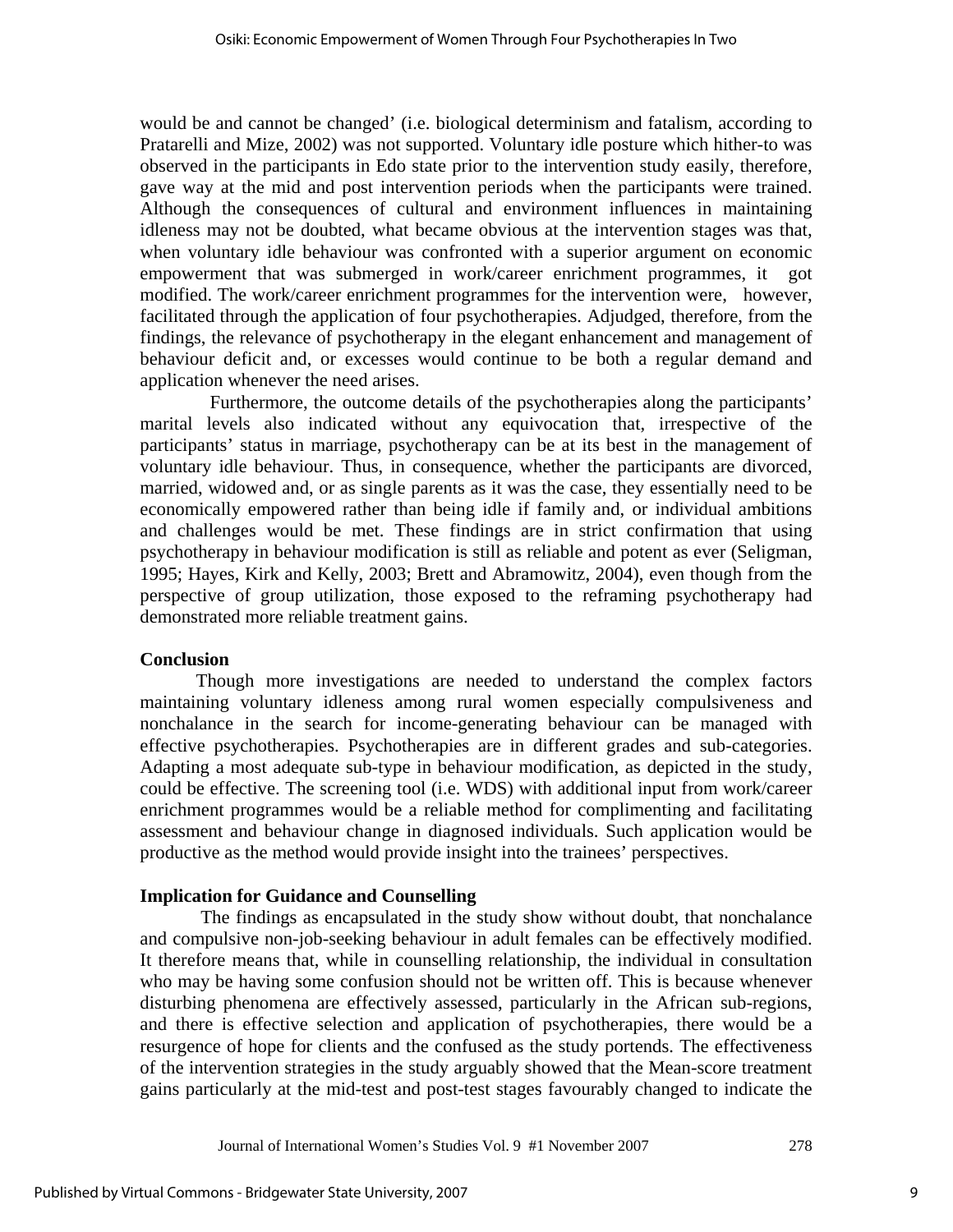success of counselling relationship as well as psychotherapy. Thus in consequence, and as demonstrated in the differential-Mean-score gains, individuals who attend counselling relationship are unique and would apply therapeutic gains differentially as their background and culture differs. This also implies that whenever the occasions to facilitate the disturbed needs came on, the counselling expert, particularly in the African subregion may have to be patient to understand their orientation so that counselling outcome would not be derailed.

## **References**

- Bello, T. (2006). Attacking Unemployment Hurdles in the Fragile economies of the Sub-Saharan Africa: The Experience of Nigeria.[On-Line], 11th November. Available at http://www.econ.cam.ac.uk/cjeconf/delegates/ Bello.pdf
- Brett, J.D. & Abramowitz J.S. (2004). Cognitive and Behavioural Treatments for Anxiety Disorders: A Review of Meta-analytic Findings. Journal of Clinical Psychology, vol.60 (4), 429-441.
- Corcoran, E. (2006).Studies Aside, Modern Marriage is a Two-Way Street, Men Should Own Up to Their Responsibilities, Too. In Counterpoint: Don't Marry A Lazy Man [On-Line], 9th November. Available at http:/www.forbes.com/home/2006/08/23/Marriage-Careers-Divorce\_cx\_mn\_land.html?pa
- Damachi, N.A. (2001). Evaluation of Past Policy Measures for Solving Unemployment Problems: In Unemployment in Nigeria, Central Bank of Nigeria Bullion, 25 (No.4), October/December
- Federal Office of Statistics [FOS](2000): Labour Force Sample Survey. FOS Annual Report.
- Hann, C.M. (2000). Social Anthropology. London: Teach Yourself
- Hayes, S.C.; Kirk, D.S. & Kelly, G.W. (2003). Acceptance and Commitment Therapy: An Experiential Approach to Behaviour Change. The Guilford Press.
- Heather, A. (2006). Top 10 Reasons for More Women: Business News.[On-Line], 9<sup>th</sup> November. Available at http:/www.post-gazette.com/pg/06080/673573.stm
- Lesotho Facts and Figures  $(2006)$ . [On-Line],  $10<sup>th</sup>$  November. Available at http:/encarta.msn.com/fact 631504800/Lesotho Facts and Figures.html
- Miller, N. (1992). Single Parents by Choice: A Growing Trend in family Life. New York; Plenum Press
- Noer, M. (2006) .How do Women, Careers and Marriage Mix? Not Well, Say Social Scientists. In Point: Don't Marry Career Women.[On-Line], 9<sup>th</sup> November. Available at http:/www.forbes.com/home/2006/08/ 23/marriage-Careers-Divorce cx\_mn\_land.html.?Pa
- Okebukola,P, P. (2001). Re-Designing University Curricular as a Long-Term Solution to Graduate Unemployment in Nigeria. In Unemployment Problems in Nigeria; CBN Bullion, 25 (no. 4), October/ December
- Pratarelli, M.E. & Mize, K.D (2002). Biological Determinism/ Fatalism: Are they Extreme Cases of Influence in Evolutionary Psychology? In Theory and Science.<br>
Conlinel. 20<sup>th</sup> June. Retrieved at: www.openi-[Online],  $20^{th}$  June. Retrieved at: www.openjgate.com/Articlelist.asp?Source=1&Journal\_ID=100196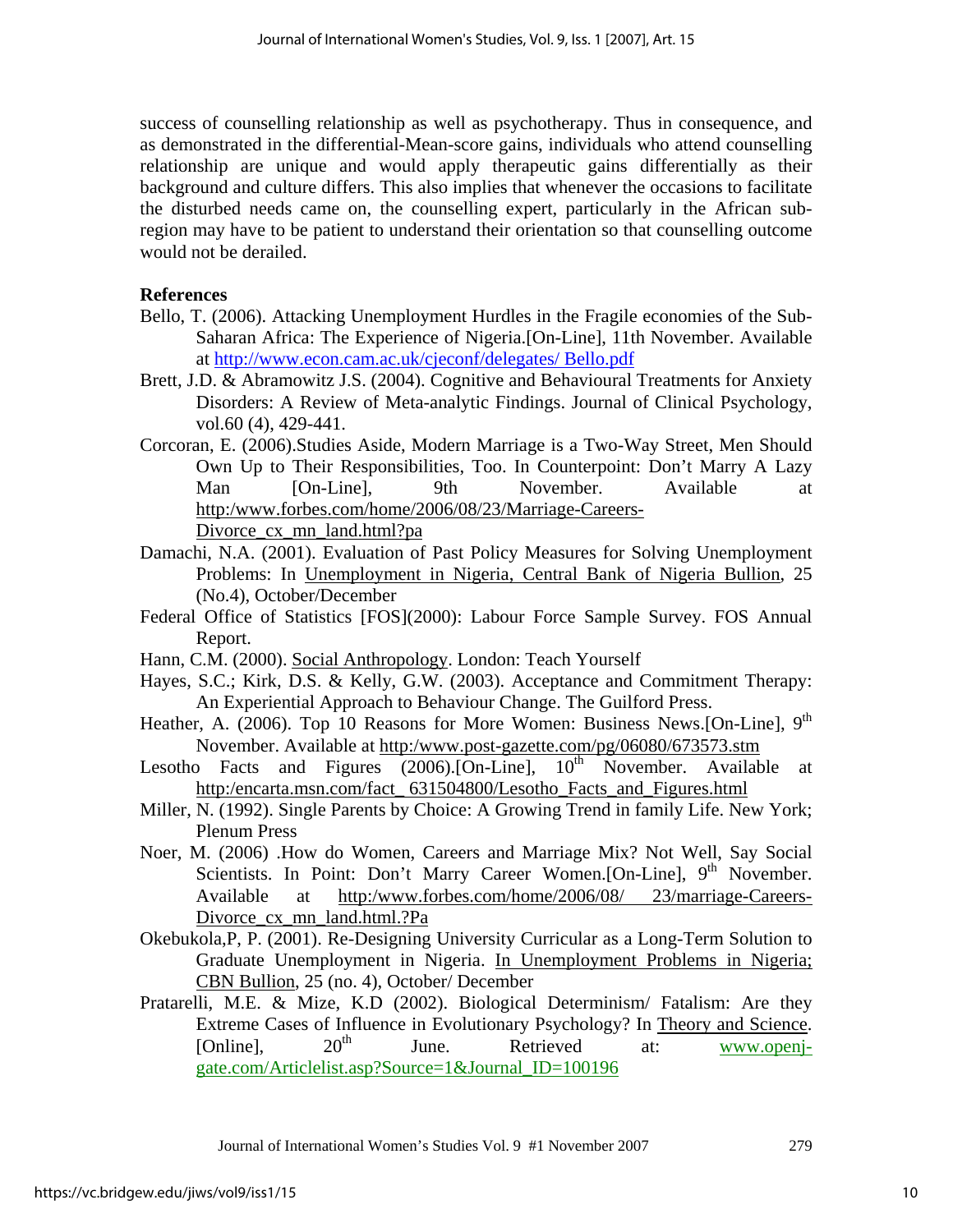- Prattis, J.I. (1982).Synthesis or a New Problematic in Economic Anthropology. Theory and Society, 11:205-228.
- Qindia, D. (2006).Talibalism in Technology: Seven Reasons Why Women in Technology Remain Invisible. [On-Line],  $9<sup>th</sup>$  November. Available at: http:/www.dqindia.com/content/special/103022602.asp
- Seligman, M.E.P. (1995). The Effectiveness of Psychotherapy: The Consumer Reports Study. American Psychologist, vol.50 (No. 12), 965-974
- Tanga, P. T. (2007).Female-headed Households within the Legal Framework in Cameroon. International Journal of Emotional Psychology and Sport Ethics, vol.9 (June):51-63.
- Waite, L. (2000). How is Household Vulnerability Gendered? Female-headed Households in the Collective of Suleimaniyah, Iraq Kurdistan. Disasters, vol.24 (June):153-183.
- Wong, Y.I.; Garfinkel, I. and Mclanahan, S. (1993). Single-mother Families in eight Countries: Economic Status and Social Policy. Social Science Review, 67(June): 177-197.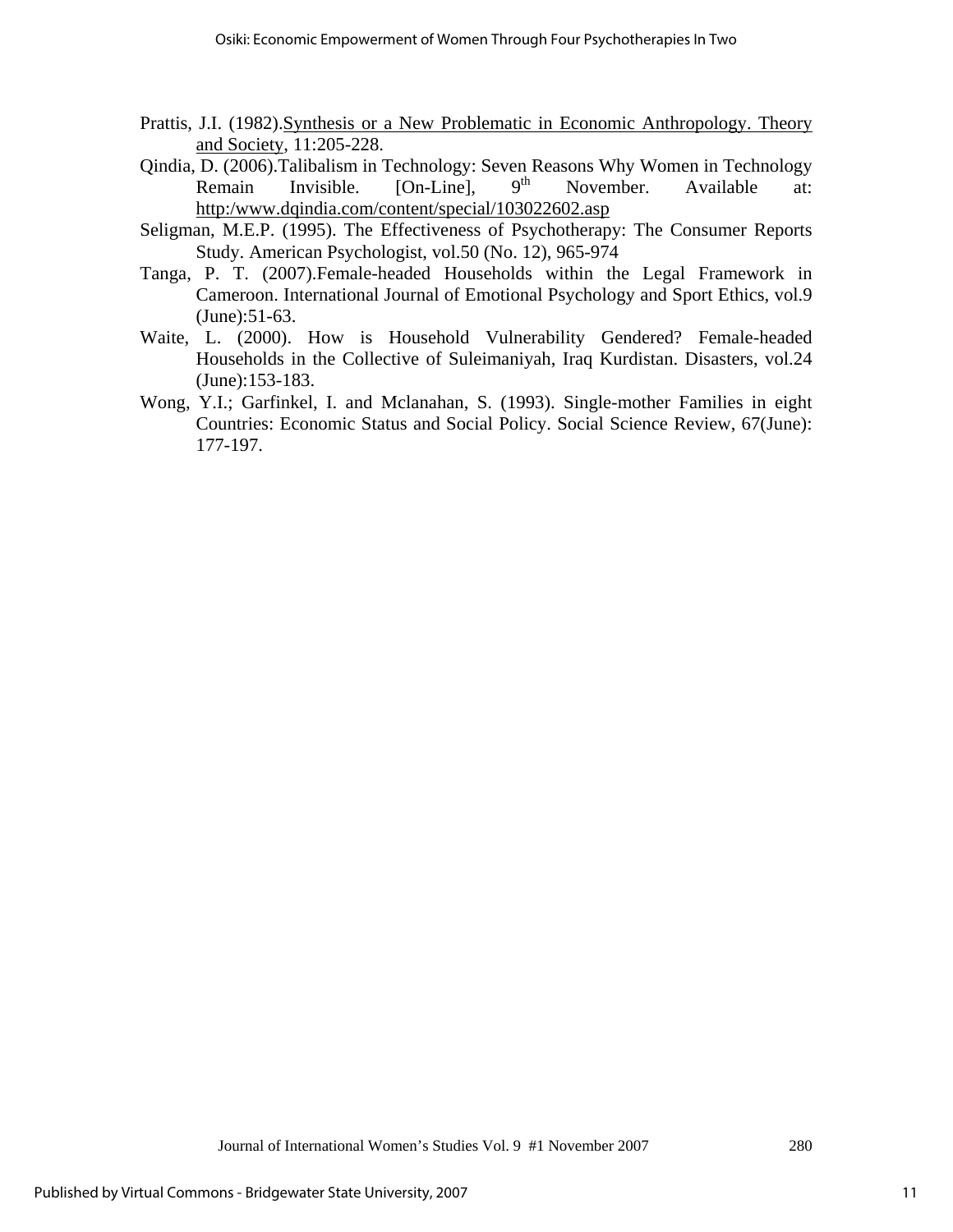## **Appendix**

## **Work Disposition Scale [WDS]**

## **Table 1**

| S/N          | <b>Type of Item</b>                                 | <b>Certainly</b><br>Yes | <b>Certainly</b><br>N <sub>0</sub> | <b>Undecided</b> |
|--------------|-----------------------------------------------------|-------------------------|------------------------------------|------------------|
| $\mathbf{1}$ | Every human being who is well physically and        |                         |                                    |                  |
|              | Mentally should work to earn a Living.              |                         |                                    |                  |
| 2            | To work or to be productively engaged is good       |                         |                                    |                  |
|              | but                                                 |                         |                                    |                  |
|              | it is not everyone that may work                    |                         |                                    |                  |
| 3            | Not to be economically engaged nor productive is    |                         |                                    |                  |
|              | not healthy for human beings                        |                         |                                    |                  |
| 4            | I don't know why I cannot get anything to do        |                         |                                    |                  |
| 5            | Only God can tell whether it is right for one to be |                         |                                    |                  |
|              | economically engaged or not                         |                         |                                    |                  |
| 6            | In this World it is not possible for everyone to    |                         |                                    |                  |
|              | work                                                |                         |                                    |                  |
| 7            | I don't know the reason why I am not working        |                         |                                    |                  |
| 8            | Not to work means that I should not also eat        |                         |                                    |                  |
| 9            | Whether to work or not, it is by the Grace of God.  |                         |                                    |                  |
|              | I                                                   |                         |                                    |                  |
|              | cannot blame myself                                 |                         |                                    |                  |
| 10           | Whether I am working or not I am okay               |                         |                                    |                  |
| 11           | Though I am not working nor doing anything          |                         |                                    |                  |
|              | economically, I think that is the way God or        |                         |                                    |                  |
|              | nature                                              |                         |                                    |                  |
|              | has determined it to be                             |                         |                                    |                  |
| 12           | Being economically and productively engaged for     |                         |                                    |                  |
|              | individuals to be able to provide for themselves    |                         |                                    |                  |
|              | and                                                 |                         |                                    |                  |
|              | family is simply by the God's Grace and nothing     |                         |                                    |                  |
|              | more                                                |                         |                                    |                  |
| 13           | It is God or Nature that has decided my present     |                         |                                    |                  |
|              | condition or situation; I don't think that I should |                         |                                    |                  |
|              | get                                                 |                         |                                    |                  |
|              | myself any worry                                    |                         |                                    |                  |
| 14           | Work or no work life must continue                  |                         |                                    |                  |
| 15           | It is absolutely my fault for my inability to do    |                         |                                    |                  |
|              | anything economically no matter how little          |                         |                                    |                  |
| 16           | Getting productively engaged at least for some      |                         |                                    |                  |
|              | economic independence is very good; but it          |                         |                                    |                  |
|              | depends                                             |                         |                                    |                  |
|              | on whatever God or nature says                      |                         |                                    |                  |
| 17           | I cannot see it as being my fault because I am not  |                         |                                    |                  |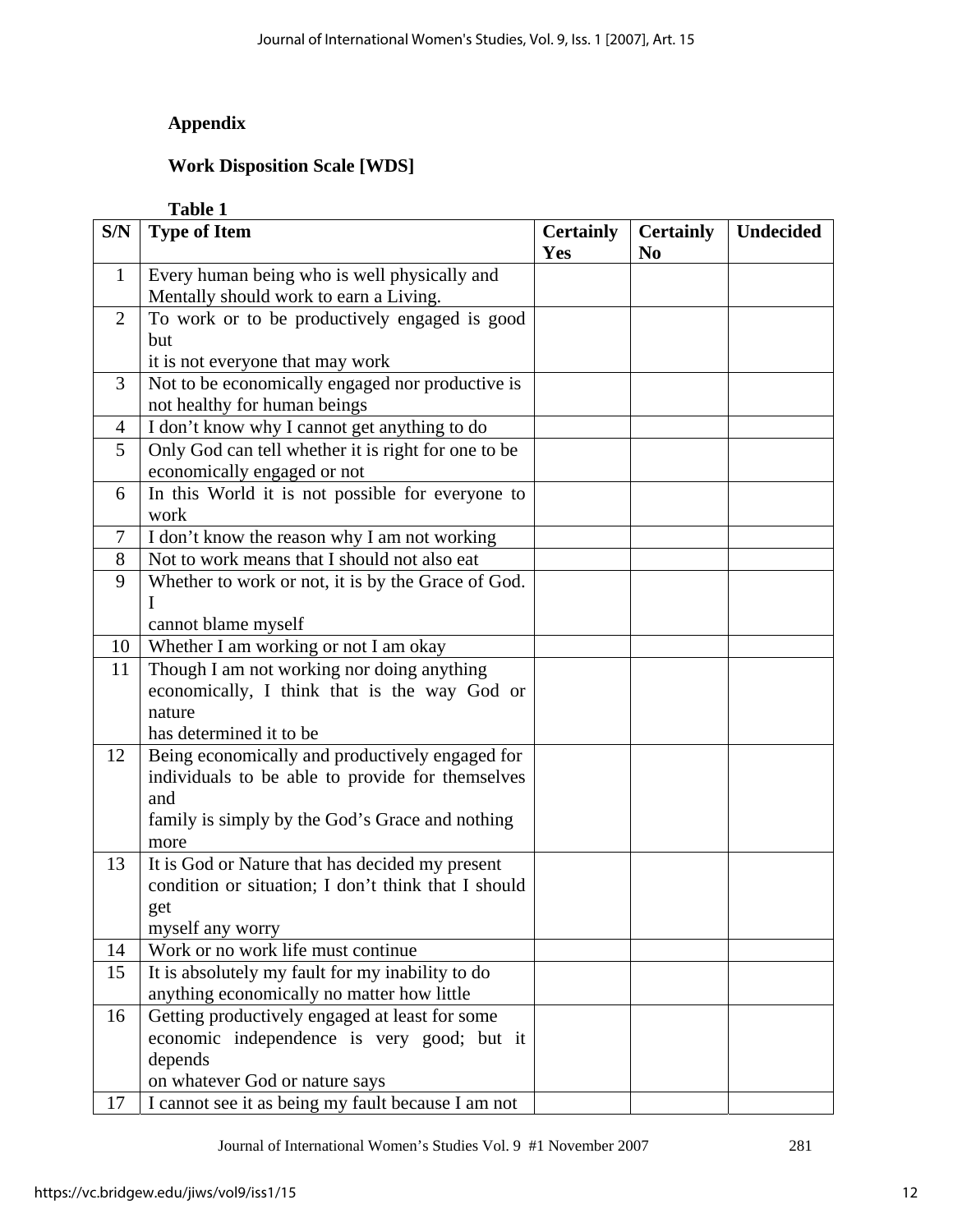|    | doing anything                                  |  |  |
|----|-------------------------------------------------|--|--|
| 18 | I don't know whether I am happy or not          |  |  |
| 19 | I don't know what else to do since there is no  |  |  |
|    | Government work for me                          |  |  |
| 20 | Well, if God says that I would get something to |  |  |
|    | do I                                            |  |  |
|    | will get something to do; there is no problem   |  |  |

## **Analysis of Covariance (ANCOVAR) comparing the combined outcome of participants to the intervention conditions (i.e. Prov.T, RT, A-SM, Pray.T, CG).**

| Table 2.            |               |     |             |         |        |
|---------------------|---------------|-----|-------------|---------|--------|
| Source of Variation | Sum of Square | df  | Mean Square | F-Dist. |        |
| Main Effect         | 198.423       |     | 24.803      | 4.91    | < 0.05 |
| $Prov.T/RT/A-$      | 198.423       | 8   | 24.803      | 4.91    | < 0.05 |
| SM/Pray.T/CG        |               |     |             |         |        |
| Explained           | 198.423       |     | 24.803      | 4.91    | < 0.05 |
| Residual            | 2433.0608     | 482 | 5.047       |         |        |
| Total               | 2631.4838     | 486 |             |         |        |
|                     |               |     | .           |         |        |

 $F(8, 268) = 4.91; P<0.05$ 

## **Group Post Means-Differential Scores Comparison**

| Table 3                  |                   |
|--------------------------|-------------------|
| Category of Variable     | Column Mean $(X)$ |
| Prov.T                   | 72.8              |
| <b>RT</b>                | 75.3              |
| $A-SM$                   | 64.2              |
| Pray.T                   | 60.4              |
| CG                       | 52.3              |
| Prov.T/RT/A-SM/Pray.T/CG | 81.6              |
| Prov.T/RT                | 79.7              |
| Prov.T/Pray.T            | 69.4              |
| RT/Pray.T                | 77.3              |
| Pray.T/A-SM              | 66.0              |
| Prov.T/A-SM              | 68.9              |
| RT/A-SM                  | 71.4              |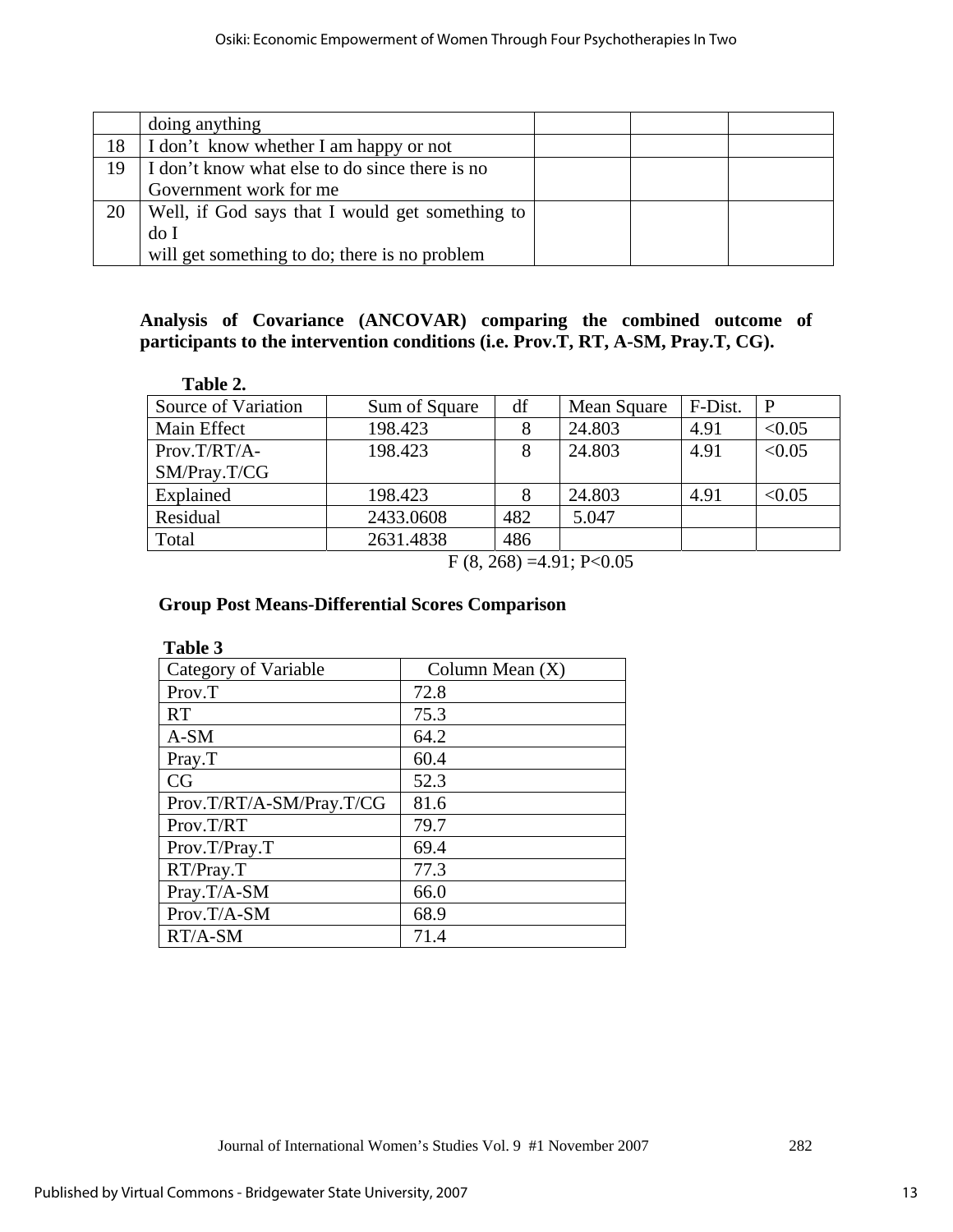**Analysis of Variance (ANOVAR) comparing the outcome of participants to the Post-intervention conditions only (i.e. Prov.T/RT,/Pray.T/ A-SM,/ CG).** 

| Table 4                  |               |     |             |         |              |
|--------------------------|---------------|-----|-------------|---------|--------------|
| Source of Variation      | Sum of Square | df  | Mean Square | F-Dist. | $\mathsf{P}$ |
| Main Effect              | 112.08        |     | 28.02       | 7.98    | < 0.05       |
| Prov.T/RT/A-SM/Pray.T/CG | 112.08        |     | 28.02       | 7.98    | < 0.05       |
| Error                    | 1576.41       | 449 | 3.51        |         |              |
| Total                    | 3688.49       | 453 |             |         |              |

 $F(4,138) = 7.98; P<0.05$ 

## **Post-test Outcome Results of intervention Group showing Mean-Scores, Standard Deviation, Student-t cal. and the degree of Freedom Comparison**

| Table 5.     |           |       |           |        |    |              |
|--------------|-----------|-------|-----------|--------|----|--------------|
| Category of  | $N = 143$ |       |           |        |    |              |
| Items        | n         | X     | <b>SD</b> | t-Cal. | df | $\mathbf{P}$ |
| <b>RT VS</b> | 31        | 75.32 |           |        |    |              |
| Prov.T       | 26        | 72.81 | 4.71      | 7.02   | 55 | P < 0.05     |
|              |           |       |           |        |    |              |
| RT VS        | 31        | 75.32 |           |        |    |              |
| A-SM         | 23        | 64.24 | 5.34      | 6.61   | 52 | P < 0.05     |
| <b>RT VS</b> | 31        | 75.32 |           |        |    |              |
| Pray.T       | 34        | 60.40 | 2.34      | 3.64   | 63 | P<0.05       |
| Prov.T VS    | 26        | 72.81 |           |        |    |              |
| CG           | 29        | 52.33 | 4.80      | 5.91   | 53 | P<0.05       |
| <b>RT VS</b> | 31        | 75.32 |           |        |    |              |
| CG           | 29        | 52.33 | 6.32      | 4.42   | 58 | P < 0.05     |
|              |           |       |           |        |    |              |
| Prov.T VS    | 26        | 72.81 | 5.61      |        |    |              |
| A-SM         | 23        | 64.24 |           | 8.57   | 47 | P < 0.05     |
| Prov.T VS    | 26        | 72.81 |           |        |    |              |
| Pray.T       | 34        | 60.40 | 7.04      | 5.63   | 58 | P < 0.05     |
| A-SM VS      | 23        | 64.24 |           |        |    |              |
| Pray.T       | 34        | 60.40 | 6.53      | 7.34   | 55 | P < 0.05     |
| A-SM VS      | 23        | 64.24 |           |        |    |              |
| CG           | 29        | 52.33 | 4.93      | 4.70   | 50 | P<0.05       |
| Pray.T VS    | 34        | 60.40 |           |        |    |              |
| CG           | 29        | 52.33 | 3.61      | 3.51   | 61 | P < 0.05     |